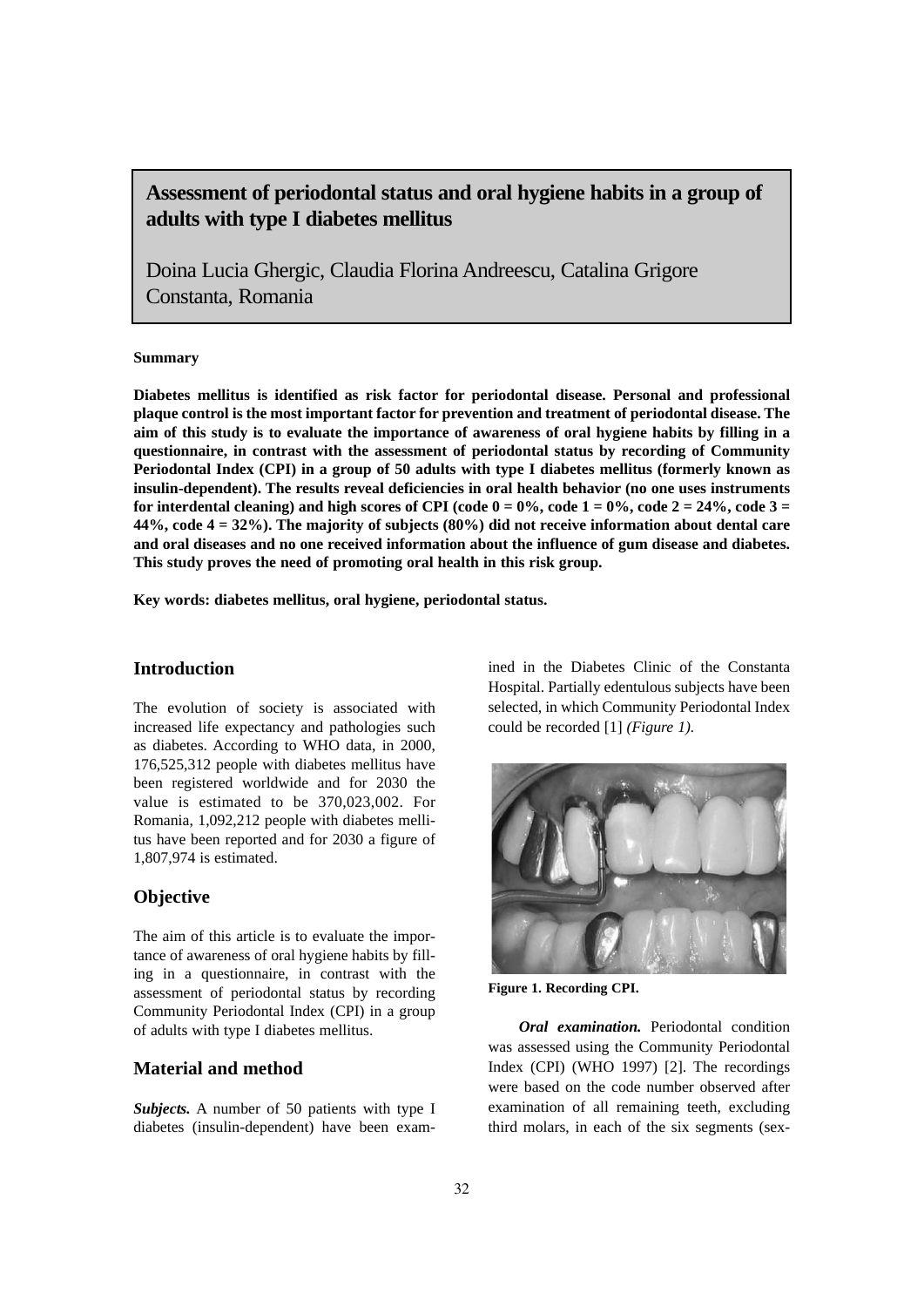tants) containing at least two functional teeth from six sites of the tooth.

The subjects, sextants and teeth were classified according to the highest code number recorded (codes 0-4). CPI recordings were made using the following code numbers:

Code  $0 =$  healthy periodontal tissue;

Code  $1 =$  bleeding after probing;

Code  $2 = \text{supra- or subgingival calculus and}$ or overhanging(s) of filling(s) or crown(s);

Code  $3 =$  pathological pocket(s) of 4 or 5 mm; Code  $4 =$  pathological pocket(s) of 6 mm deep or more;

Code  $X =$  the index cannot be recorded.

*Questionnaire.* The questionnaire contains 10 items. Questions were closed and mostly multiple choice with alternative statements. The questions covered self-oral care, prevention of oral diseases, utilization of dental services and knowledge and attitude towards oral health.

1) In which year have you been diagnosed with diabetes?

2) When was your last dental appointment?

1. less than 1 year ago;

2. 1-2 years ago;

3. 3-5 years ago;

4. more than 5 years ago.

3) If you have not had dental treatment for two years, what is the reason?

1. dental care is unpleasant;

2. dental care is too expensive;

3. I have not had any problems with my teeth/dentures;

4. it is difficult to make an appointment because of my work;

4) How would you describe the condition of your mouth and teeth?

1. good;

2. quite good,;

3. average;

4. quite bad;

5. bad.

5) How much information have you received about dental care and oral diseases?

1. I have received sufficient information;

2. I have received some information but not enough;

3. I have not received information;

4. I do not know.

6) Have you received any information about the influence of gum disease and diabetes?

1. no

2. yes.

7) Do you think you have any gum disease at this moment?

1. I have gum disease now;

2. I do not have gum disease now, nor have I had gum disease earlier;

3. I had gum disease earlier this year;

4. I had gum disease more than one year ago;

5. I had gum disease two or more years ago;

6. I do not know.

8) How often do you brush your teeth?

1. almost every day;

2. once a day;

3. more often than once a day;

4. I do not brush my teeth.

9) What do you use for cleaning the space between the teeth?

1. dental floss;

2. toothpick;

3. interdental brush;

4. nothing.

10) Oral health is not as important as gener-

al health:

1. fully agree;

2. somewhat agree;

3. I do not know;

4. somewhat disagree;

5. fully disagree.

#### **Results**

The study group consists of 50 people with type I diabetes mellitus, 32 (64%) men and 18 (36%) women.

*Medical data.* All the subjects have a medical history of long-term insulin-dependent diabetes mellitus, ranging from 6 months to 20 years old.

Blood glucose level ranges from 212 mmol/l to 357 mmol/l.

*Age.* The age of subjects is between 40 and 70 years old *(Chart 1).*

*CPI score.* The results of CPI recording are code  $0 = 0\%$ , code  $1 = 0\%$ , code  $2 = 24\%$ , code  $3 = 44\%$  and code  $4 = 32\%$  *(Chart 2)*. The CPI values are higher in men than women *(Chart 3)* and decreased due to extraction of teeth for periodontal causes *(Chart 4).*

#### *Oral hygiene habits*

Oral care has been investigated with the following questions: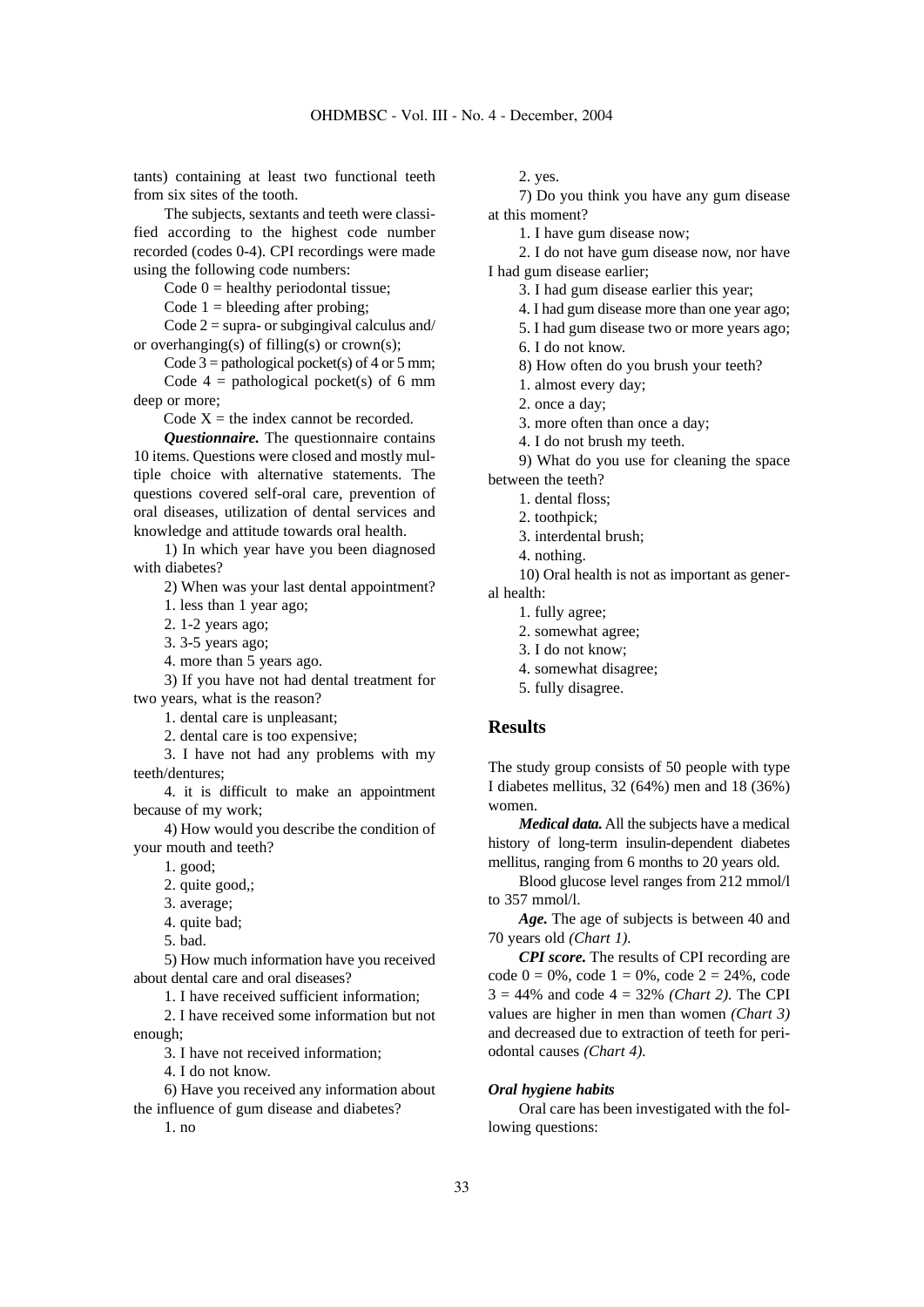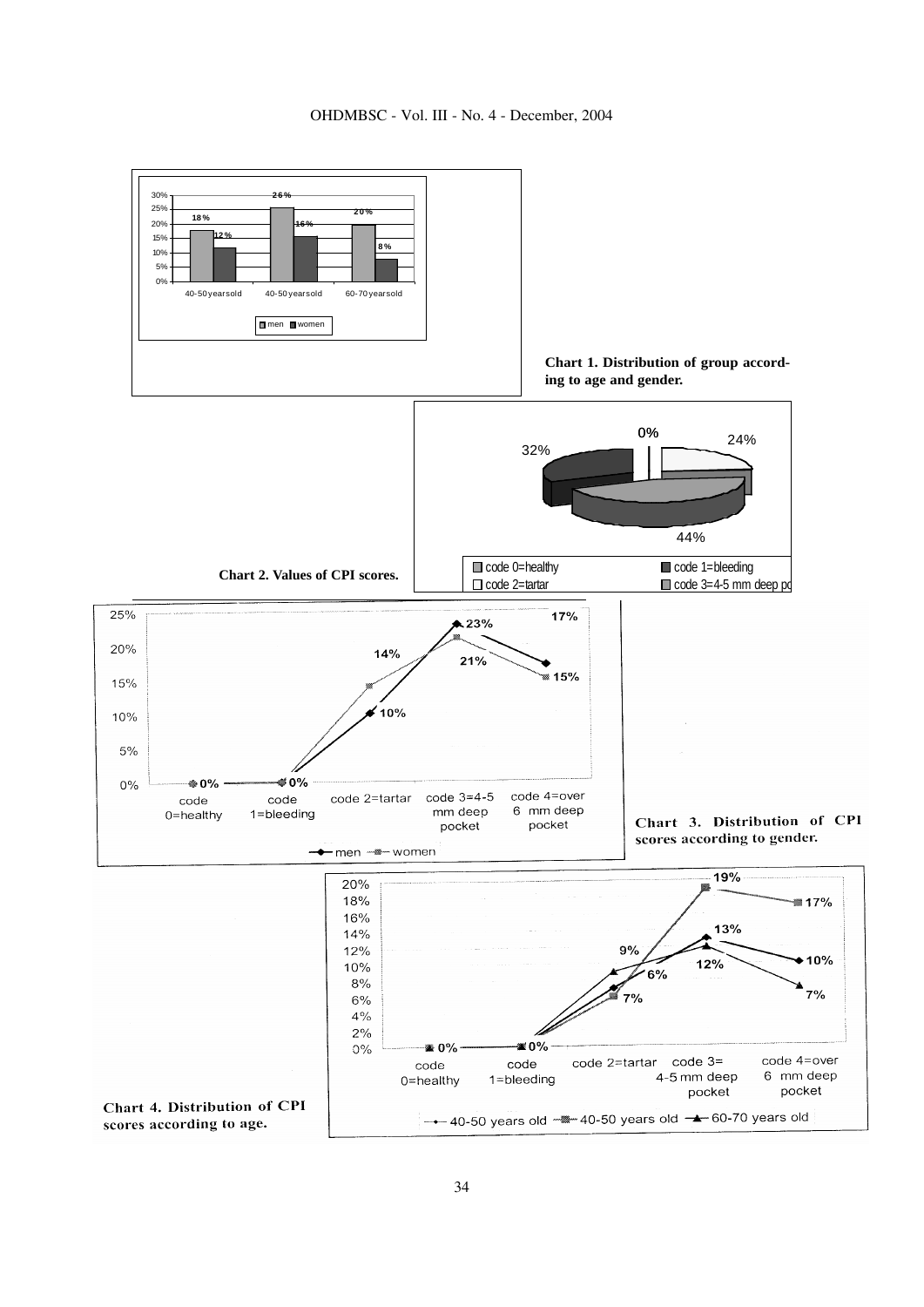1. How often do you brush your teeth?

2. What do you use for cleaning the space between the teeth?

3. When was your last dental appointment? 4. If you have not had dental treatment for two years, what is the reason?

The frequency of tooth brushing is shown in *Chart 5.* Just 24% of subjects questioned brush their teeth more than once a day. The interest for oral care decreases with age, the higher rate of those who admitted that they do not brush their teeth, is among people of 60-70 years old.

At the question "What do you use for cleaning the space between the teeth?" all the patients have answered "nothing". They are not familiar with dental floss or interdental brushes.

ago *(Chart 6).* The patient reduced their dental visits with the advanced age and teeth loss. The majority (98%) of subjects questioned recognized that the main reason for non-attending dental treatment was financial. The remain-

#### *The awareness of oral health*

ing 2% mentioned other reasons.

Awareness of oral health has been investigated with the following questions:

tal appointment?" just 10% of subjects declared that they had a dental appointment less than one year ago, 25% 1-2 years ago, 40% 3-5 years ago and 25% more than 5 years

1. How would you describe the condition of your mouth and teeth?







At the question "When was your last den-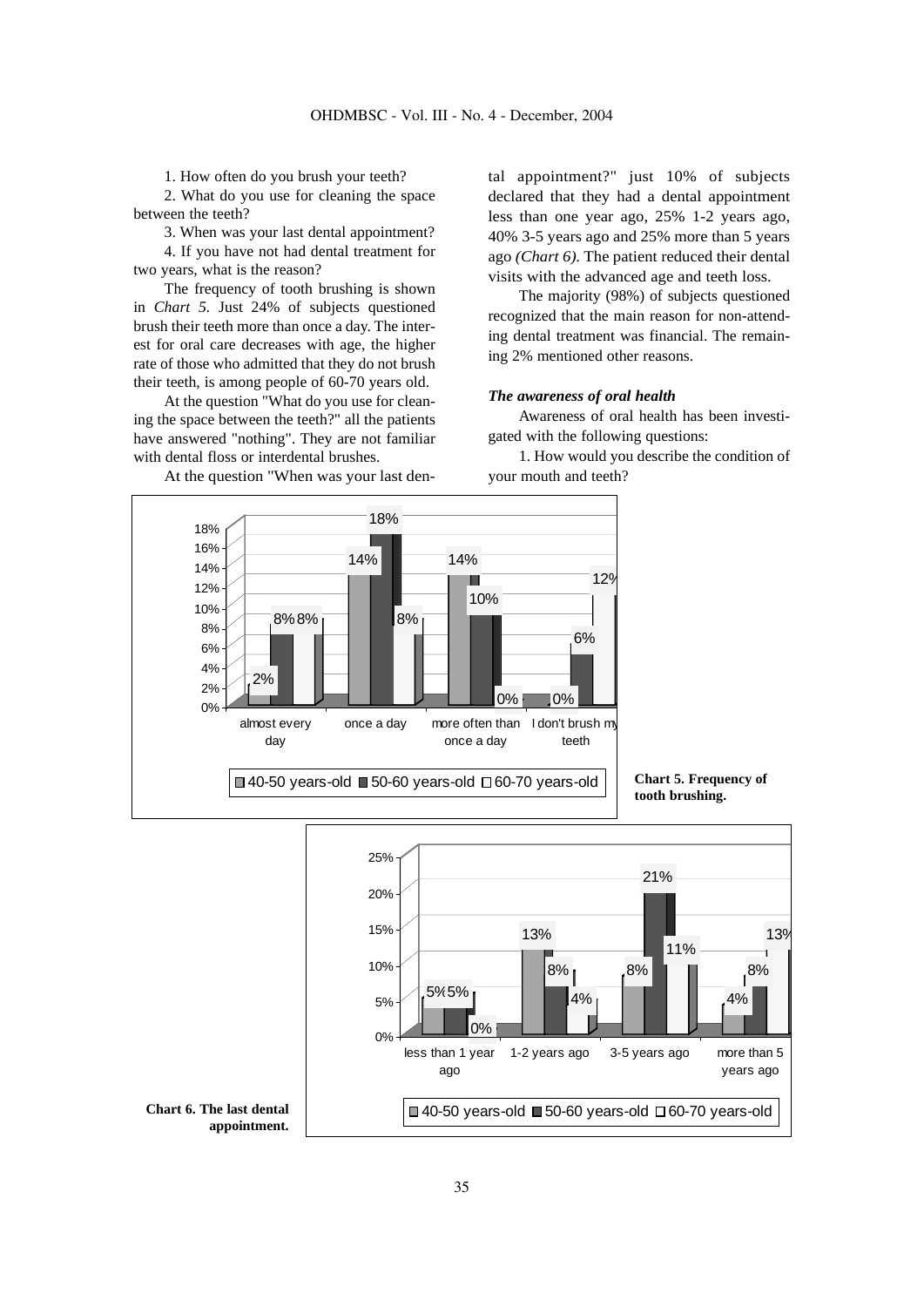2. How much information have you received about dental care and oral diseases?

3. Have you received any information about the influence of gum disease and diabetes?

4. Do you think you have any gum disease at this moment?

5. Oral health is not as important as general health.

Most of the patients described their oral condition as quite bad (40%), and the other as good (20%), quite good (20%), average (10%) and bad (10%) *(Chart 7).*

The majority of the subjects (80%) did not receive information about dental care and oral diseases and 10% answered "I do not know" and no one received information about the influence of gum disease and diabetes.

The lack of information about dental care and oral diseases is revealed in the response at the question "Do you think you have any gum disease at this moment?", where subjects answered "no" (50%), "I do not know" (40%) and "yes" (10%) *(Chart 8).*

At the last statement "Oral health is not as important as general health", 55% fully agree with this declaration and just 10% fully disagree, 5% somewhat agree, 20% somewhat disagree and 10% answered "I do not know" *(Chart 9).*